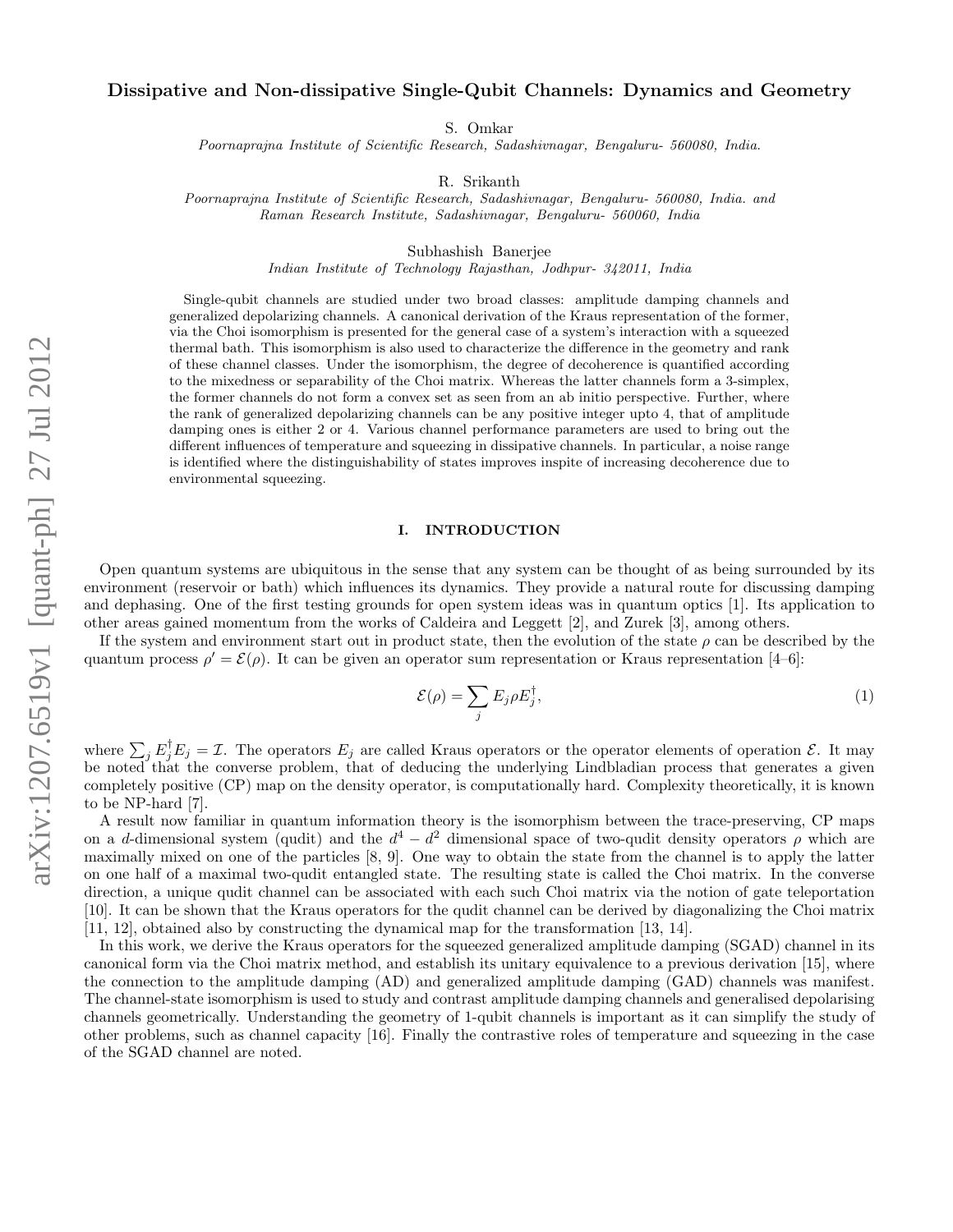### II. SOME PHYSICALLY MOTIVATED SINGLE-QUBIT CHANNELS

Depending upon the system-reservoir  $(S-R)$  interaction, open systems can be broadly classified into two categories, viz., quantum non-demolition (QND) or dissipative. A particular type of (QND)  $S - R$  interaction may be achieved when the Hamiltonian  $H<sub>S</sub>$  of the system commutes with the Hamiltonian  $H<sub>SR</sub>$  describing the system-reservoir interaction, i.e.,  $H_{SR}$  is a constant of the motion generated by  $H_S$  [17–21]. This results in pure dephasing without dissipation. Investigation into pure dephasing scenarios was originally motivated by the problem of the detection of gravitational waves [22, 23]. A dissipative open system would be when  $H<sub>S</sub>$  and  $H<sub>SR</sub>$  do not commute resulting in dephasing along with damping [24]. Impressive progress has been made on the experimental front in the manipulation of quantum states of matter towards quantum information processing and quantum communication. Myatt et al. [25] and Turchette et al. [26] performed a series of experiments in which they engineered both the pure dephasing as well as dissipative type of evolutions. In another experiment [27], a QND scheme of measurement was characterized using only linear optics devices. An experimental investigation of the dynamics of different kinds of bipartite correlations, in an all-optical setup was made in [28]. In [29], an interesting experiment was presented, in which dissipation induces entanglement between two atomic objects. Here we briefly discuss the two processes, QND as well as dissipative as applicable to single qubit channels. In this work we model the reservoir by a squeezed thermal bath. An advantage is that the decay rate of quantum coherence can be suppressed leading to preservation of nonclassical effects [17, 30, 31]. A squeezed reservoir may be constructed on the basis of establishment of squeezed light field [32]. Experiments probing the squeezed-light-atom system have been carried out in Refs. [33, 34]. All the results pertaining to the usual thermal bath can be obtained by setting the bath squeezing parameters to zero.

### A. QND Channel

Following [17], the evolution equation for a system, e.g. a qubit, interacting with its environment by a coupling of the energy-preserving QND type where the environment is a bosonic bath of harmonic oscillators initially in a squeezed thermal state, initially decoupled from the system, in the system eigenbasis denoted by the subscripts  $n, m$ , is:

$$
\frac{d}{dt}\rho_{nm}^s(t) = \left[ -\frac{i}{\hbar}(\epsilon_n - \epsilon_m) + i\dot{\eta}(t)(\epsilon_n^2 - \epsilon_m^2) - (\epsilon_n - \epsilon_m)^2 \dot{\gamma}(t) \right] \rho_{nm}^s(t),\tag{2}
$$

where

$$
\eta(t) = -\sum_{k} \frac{g_k^2}{\hbar^2 \omega_k^2} \sin(\omega_k t),\tag{3}
$$

and

$$
\gamma(t) = \frac{1}{2} \sum_{k} \frac{g_k^2}{\hbar^2 \omega_k^2} \coth\left(\frac{\beta \hbar \omega_k}{2}\right) \left| (e^{i\omega_k t} - 1) \cosh(r_k) + (e^{-i\omega_k t} - 1) \sinh(r_k) e^{2i\Phi_k} \right|^2.
$$
 (4)

Here  $\omega_k$  is the reservoir oscillator frequency, indexed by subscript k,  $\beta = 1/k_BT$  and  $g_k$  is the system-reservoir coupling term. For the case of zero squeezing,  $r = \Phi = 0$ , and  $\gamma(t)$  given by Eq. (4) reduces to the expression obtained earlier [18–20] for the case of a thermal bath. It can be seen that  $\eta(t)$  (3) is independent of the bath initial conditions and hence remains the same as for the thermal bath. Note that in Eq. (2), the term responsible for the decay of coherences, i.e., the coefficient of  $\dot{\gamma}(t)$  is dependent on the eigenvalues  $\epsilon_n$  of the 'conserved pointer observable' operator which in this case is the system Hamiltonian itself. This reiterates the observation that the decay of coherence in a system interacting with its bath via a QND interaction depends on the conserved pointer observable and the bath coupling parameters [19]. The channel corresponding to the evolution generated by Eq. (2) is called the phase flip channel [17, 35]. More generally, phase flip channels are a subset of Pauli or generalized depolarising channels, which are unital, i.e, they map the identity matrix to itself.

#### B. Dissipative Channel

Consider a two-level system (qubit) interacting with a squeezed thermal bath in the weak Born-Markov, rotating wave approximation. The system Hamiltonian is given by  $H_S = (\hbar \omega/2)\sigma_z$ . The system interacts with the reservoir via the atomic dipole operator which in the interaction picture is given as  $\vec{D}(t) = \vec{d}\sigma_- e^{-i\omega t} + \vec{d}^* \sigma_+ e^{i\omega t}$  where  $\vec{d}$  is the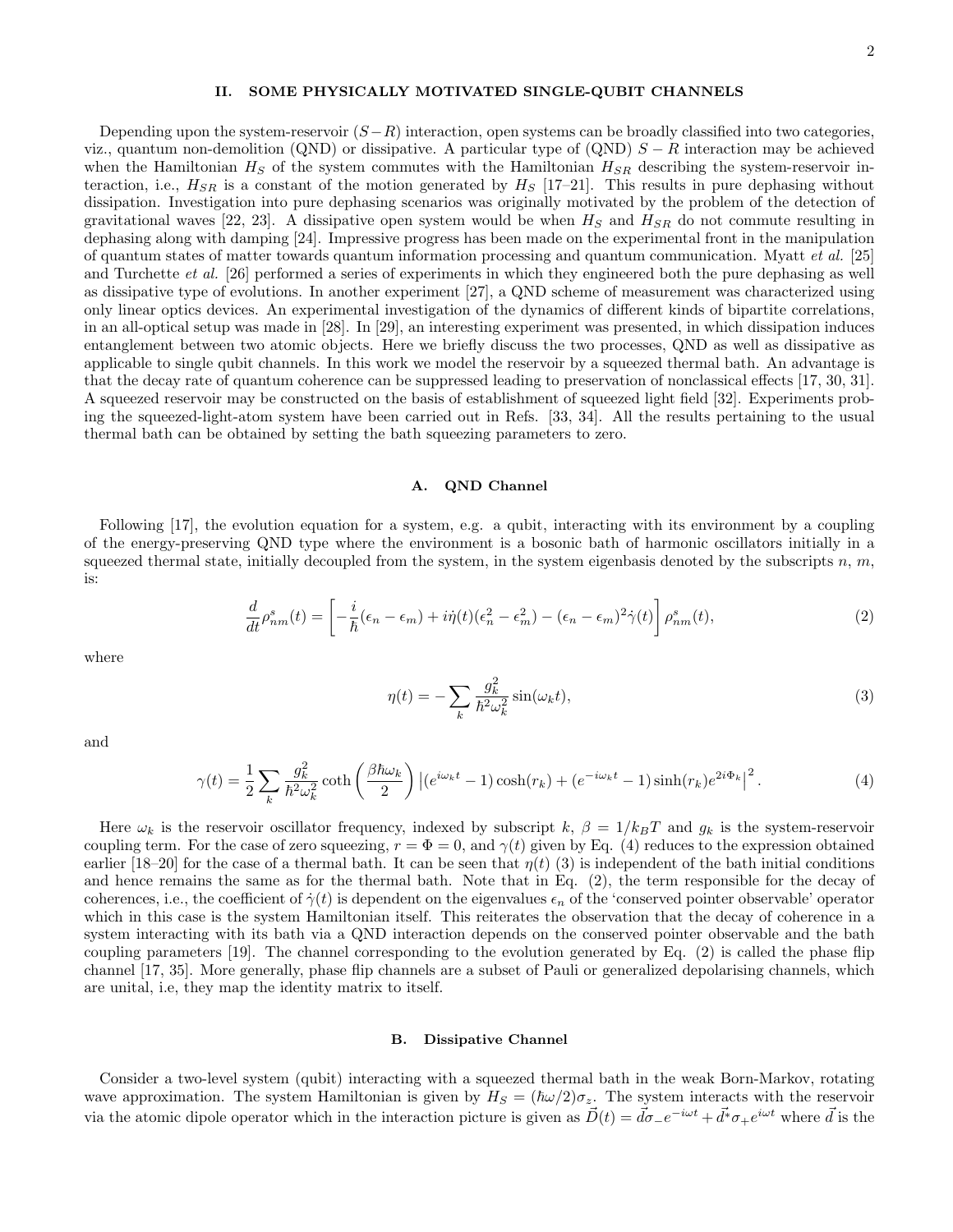transition matrix elements of the dipole operator. The master equation depicting the evolution of the reduced density matrix operator of the system  $S$  in the interaction picture has the following form [15, 24]

$$
\frac{d}{dt}\rho^{s}(t) = \gamma_{0}(N+1)\left(\sigma_{-}\rho^{s}(t)\sigma_{+} - \frac{1}{2}\sigma_{+}\sigma_{-}\rho^{s}(t) - \frac{1}{2}\rho^{s}(t)\sigma_{+}\sigma_{-}\right) \n+ \gamma_{0}N\left(\sigma_{+}\rho^{s}(t)\sigma_{-} - \frac{1}{2}\sigma_{-}\sigma_{+}\rho^{s}(t) - \frac{1}{2}\rho^{s}(t)\sigma_{-}\sigma_{+}\right) \n- \gamma_{0}M\sigma_{+}\rho^{s}(t)\sigma_{+} - \gamma_{0}M^{*}\sigma_{-}\rho^{s}(t)\sigma_{-}.
$$
\n(5)

Here  $\gamma_0$  is the spontaneous emission rate given by  $\gamma_0 = (4\omega^3|\vec{d}|^2)/(3\hbar c^3)$ , and  $\sigma_+$ ,  $\sigma_-$  are the standard raising and lowering operators, respectively given by  $\sigma_+ = |1\rangle\langle 0| = \frac{1}{2}(\sigma_x + i\sigma_y)$  and  $\sigma_- = |0\rangle\langle 1| = \frac{1}{2}(\sigma_x - i\sigma_y)$ . Eq. (5) may be expressed in a manifestly Lindblad form as [35]

$$
\frac{d}{dt}\rho^s(t) = \sum_{j=1}^2 \left( 2R_j \rho^s R_j^\dagger - R_j^\dagger R_j \rho^s - \rho^s R_j^\dagger R_j \right),\tag{6}
$$

where  $R_1 = (\gamma_0 (N_{\text{th}} + 1)/2)^{1/2} R$ ,  $R_2 = (\gamma_0 N_{\text{th}}/2)^{1/2} R^{\dagger}$  and  $R = \sigma_{\text{sc}} \cosh(r) + e^{i\Phi} \sigma_{\text{c}} + \sinh(r)$ . This guarantees that the evolution of the density operator is CP. If  $T = 0$ , then  $R_2$  vanishes, and a single Lindblad operator suffices to describe Eq. (5). Also

$$
N = N_{\rm th}(\cosh^2(r) + \sinh^2(r)) + \sinh^2(r),\tag{7}
$$

and  $M = -\frac{1}{2}\sinh(2r)e^{i\Phi}(2N_{\text{th}} + 1)$ . Here  $N_{\text{th}} = 1/(e^{\hbar\omega/k_B T} - 1)$  is the Planck distribution giving the number of thermal photons at the frequency  $\omega$ ; r and  $\Phi$  are bath squeezing parameters. The general map generated by the Eq. (5) is the SGAD channel [15], which generalizes the notion of the AD and GAD channels [5]. These amplitude damping channels are non-unital and contractive, mapping any initial state to a unique asymptotic state.

## III. SOME PROPERTIES OF THE KRAUS REPRESENTATION OF DISSIPATIVE AND NON-DISSIPATIVE CHANNELS

A superoperator  $\mathcal E$  due to interaction with the environment, acting on the state of the system is given by

$$
\rho \longrightarrow \mathcal{E}(\rho) = \sum_{k} \langle e_k | U(\rho \otimes |0\rangle\langle 0|) U^{\dagger} | e_k \rangle = \sum_{j} E_j \rho E_j^{\dagger}, \tag{8}
$$

where  $U$  is the unitary operator representing the free evolution of the system, reservoir, as well as the interaction between the two,  $|0\rangle$  is the environment's initial state, and  $\{|e_k\rangle\}$  is a basis for the environment. The environment and the system are assumed to start in a product state. The  $E_j \equiv \langle e_k|U|0\rangle$  are the Kraus operators, which satisfy the completeness condition  $\sum_j E_j^{\dagger} E_j = \mathcal{I}$ . It can be shown that any transformation that can be cast in the form (8) is a CP map [5].

There are infinitely many Kraus operator representations even within the same representation basis of the system, depending on the choice of tracing basis  $\{|e_k\rangle\}$  of the environment. Each of these sets of Kraus operators is unitarily related to the other: let  $E_k = \langle e_k | U | 0 \rangle$  and  $E'_k = \langle e'_k | U | 0 \rangle$ . Define unitary operation V such that  $\langle e'_k | = \langle e_k | V^{\dagger}$ , and hence  $E'_{k} = \langle e_{k} | V^{\dagger} U | 0 \rangle$ . Now  $V | e_{k} \rangle = \sum_{j} \alpha_{j,k} | e_{j} \rangle$  and thus

$$
E'_{k} = \langle e_{k} | V^{\dagger} U | 0 \rangle = \sum_{j} \alpha_{j}^{*} \langle e_{j} | U | 0 \rangle = \sum_{j} \alpha_{j,k}^{*} E_{j}.
$$
\n(9)

The above can be represented as a matrix-valued vector equation

$$
\vec{E'_k} = V^\dagger \vec{E_k}.\tag{10}
$$

Let  $\vec{A} = (\hat{A}_i)$  and  $\vec{B} = (\hat{B}_i)$  where  $\hat{A}_i$  and  $\hat{B}_i$  are  $d \times d$  matrices (here Kraus operators) and  $i = 1, 2, ..., d^2$ .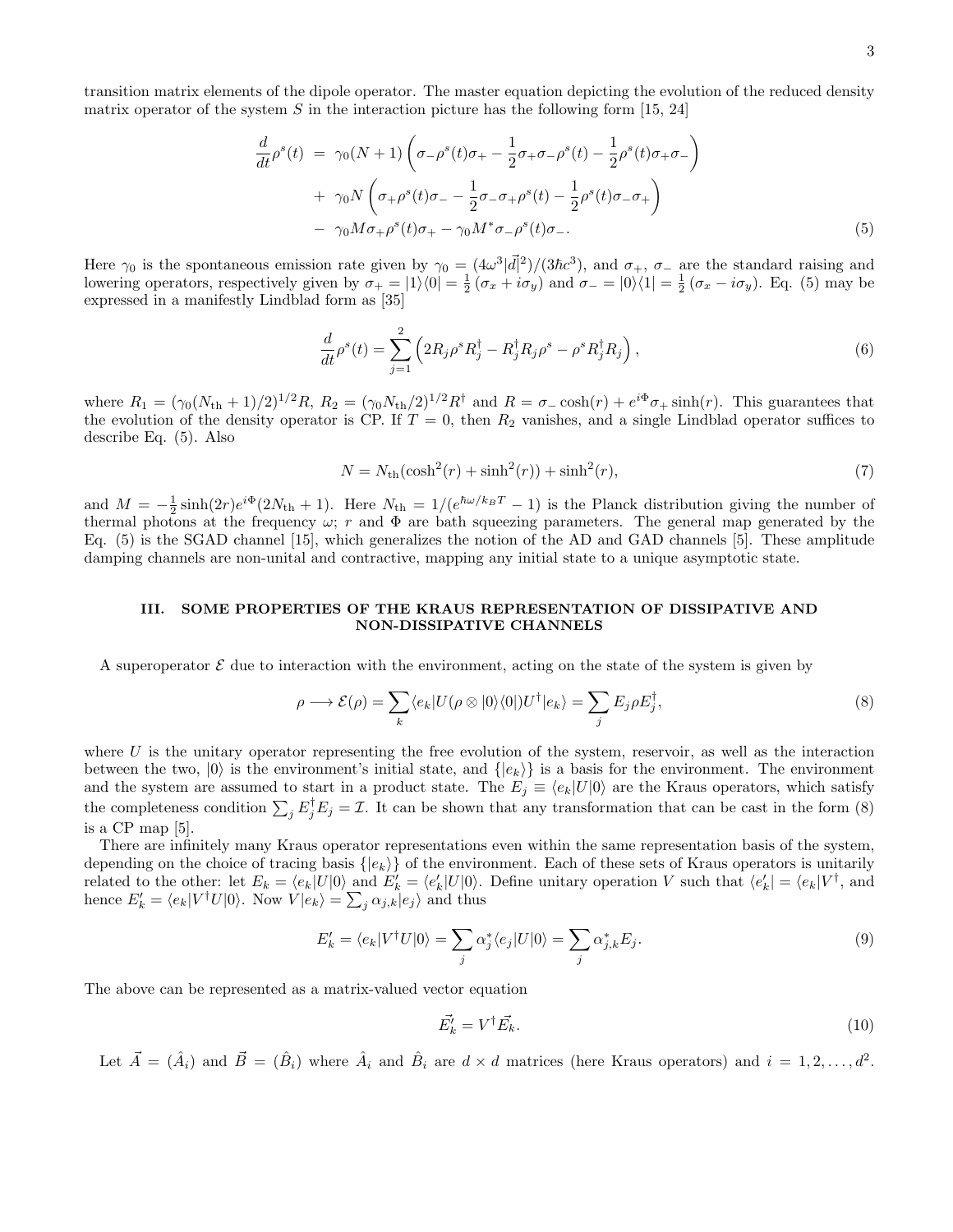Consider the transformation of the matrix-valued inner product between  $\vec{A}$  and  $\vec{B}$ .

$$
\vec{A}' \cdot \vec{B}' = \sum_{i} (\hat{A}'_{i})^{\dagger} \hat{B}'_{i}
$$
\n
$$
= \sum_{ijk} (U_{ij} \hat{A}_{j})^{\dagger} U_{ik} \hat{B}_{k}
$$
\n
$$
= \sum_{ijk} \hat{A}^{\dagger}_{j} U^{*}_{ji} U_{ik} \hat{B}_{k}
$$
\n
$$
= \sum_{jk} \hat{A}^{\dagger}_{j} \delta_{jk} \hat{B}_{k}
$$
\n
$$
= \sum_{j} \hat{A}^{\dagger}_{j} \hat{B}_{j}.
$$
\n(11)

As a corollary, the Hilbert-Schmidt product of any two Kraus 'vectors',  $\sum_j \text{Tr}(A_j^{\dagger}B_j)$  is preserved.

Consider the vector obtained by reading off a fixed element, say element of index lm, namely,  $(E_j)_{lm}$ , for each Kraus operator. Eq. (10) can be thought of as applying a unitary transformation to  $d^2$  (not necessarily independent) such vectors. Thus one can define a host of other norms that are preserved under this transformation. Any channel parameter (such as gate fidelity, etc.) must be a function of such a generalized norm in order to be unitarily invariant under the transformation Eq. (10) and thus be a valid measure to characterize channel performance. For example, the quantity  $\sum_j |\text{Tr}(E_j)|^2$  is another acceptable norm.

The Kraus operators  $K_j$  obtained by the Choi method satisfy the orthogonality condition  $\text{Tr}(E_j^{\dagger}E_k) = 0$  for  $j \neq k$ , which is not a unitarily invariant condition. In particular, the Kraus operators for the SGAD channel obtained in Ref. [15] lack this form.

The SGAD channel derived here is typical of dissipative channels [17], which are characterized by the noncommutativity of the interaction Hamiltonian  $H_{SR}$  and the system Hamiltonian  $H_S$ . By contrast, the QND case, where these two do commute, is marked by pure phase damping and no dissipation, i.e., populations remain unchanged. Here we show that the condition  $[H_S, H_{SR}] = 0$  implies the commutativity of the Kraus operators and quantum states used for communication (the signal states), assumed to be eigenstates of  $H_S$ . Let  $|e\rangle$  be the initial state of the environment (which may be generalized to a separable mixed state) and  $\{e_j\}$  an environmental basis.

For arbitrary non-dissipative interaction, we take:  $H_{SR} = \sum_k \alpha_k |k\rangle\langle k| \otimes \hat{P}$ , where  $\{|k\rangle\}$  is a basis for the first particle and  $\hat{P}$  an environmental observable. Given  $H = H_S + H_{RR} + H_{SR}$ , with  $H_S = \sum_k \lambda_k |k\rangle\langle k|$  and  $H_R = f(\hat{P})$ , we have:

$$
E_j = \langle e_j | e^{iHt} | e \rangle
$$
  
\n
$$
= \langle e_j | e^{i \sum_k (\lambda_k | k \rangle \langle k | + \alpha_k | k \rangle \langle k | \otimes \hat{P} t \rangle} | e' \rangle
$$
  
\n
$$
= \langle e_j | \sum_k | k \rangle \langle k | \otimes e^{i(\lambda_k + \alpha_k \hat{P} t)} | e' \rangle
$$
  
\n
$$
= \sum_k | k \rangle \langle k | \beta_k^{(j)}, \qquad (12)
$$

where  $\beta_k^{(j)} \equiv \langle e_j | e^{i(\lambda_k + \alpha_k \hat{P}t)} | e' \rangle$  and  $| e' \rangle = e^{if(\hat{P})} | e \rangle$ . If the eigenstates of the system Hamiltonian, denoted  $\{| k \rangle\}$ , are taken to be the signal states, then the statement that  $[|k\rangle\langle k|, E_j] = 0$  is equivalent to  $[H_S, H_{SR}] = 0$ . If the signal states do not commute with Kraus operators, then  $[H_S, H_{SR}] \neq 0$ , and the system-environmental interaction must be dissipative. This is a unitarily invariant feature since the condition  $[H_S, H_{SR}] = 0$  is independent of the tracing basis used to determine the Kraus operators.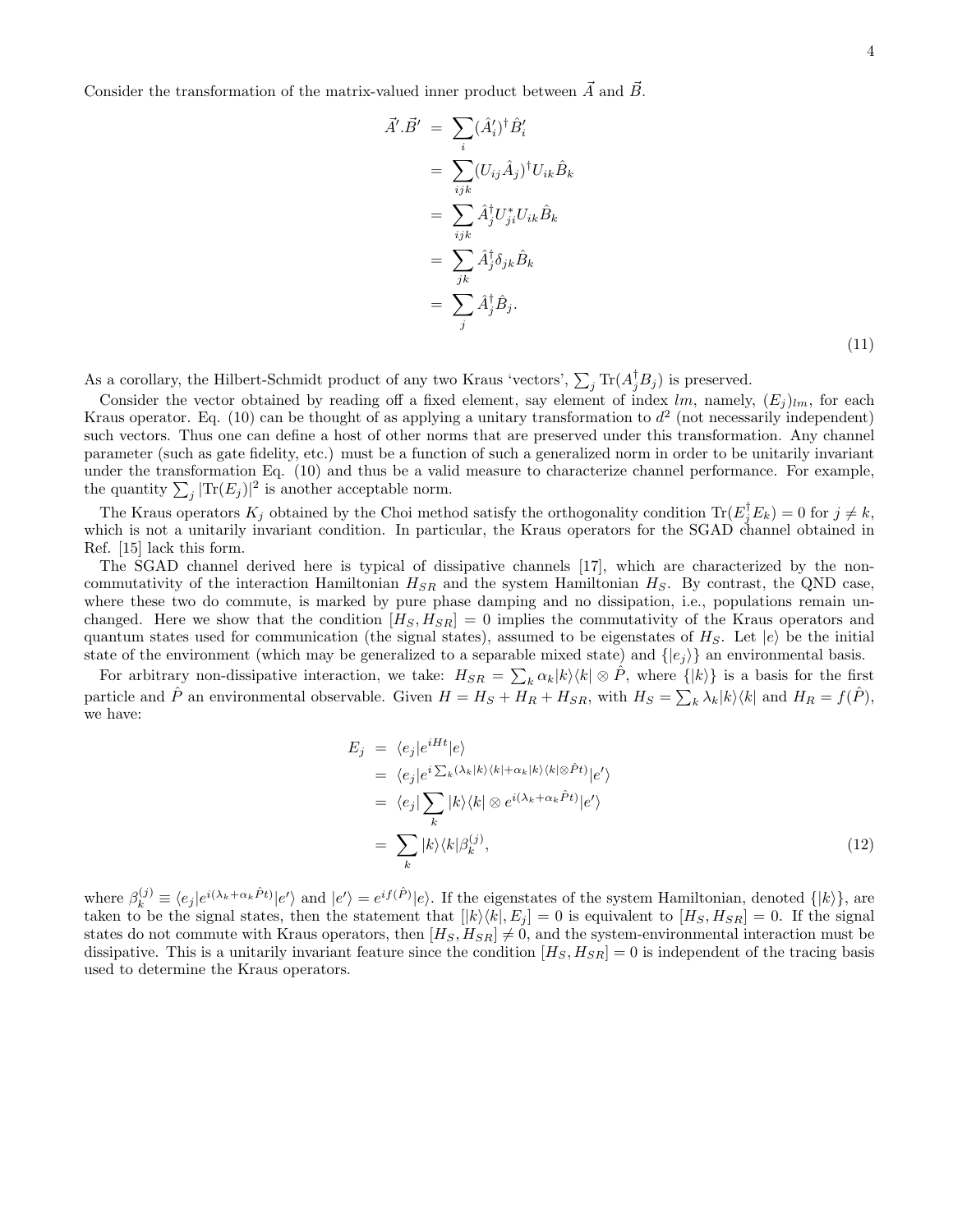## IV. CANONICAL KRAUS REPRESENTATION OF THE SGAD CHANNEL

The action of the SGAD channel on the single qubit state  $\rho$ , denoted  $\mathcal{E}$ , is given by [15]:

$$
\langle \sigma_x(t) \rangle = [1 + \frac{1}{2} (e^{\gamma_0 at} - 1)(1 + \cos(\Phi))] e^{-\frac{\gamma_0 (2N + 1 + a)t}{2}} \langle \sigma_x(0) \rangle - \sin(\Phi) \sinh(\frac{\gamma_0 at}{2}) e^{-\frac{\gamma_0 (2N + 1)t}{2}} \langle \sigma_y(0) \rangle
$$
  
\n
$$
\equiv A \langle \sigma_x(0) \rangle - B \langle \sigma_y(0) \rangle,
$$
  
\n
$$
\langle \sigma_y(t) \rangle = [1 + \frac{1}{2} (e^{\gamma_0 at} - 1)(1 - \cos(\Phi))] e^{-\frac{\gamma_0 (2N + 1 + a)t}{2}} \langle \sigma_y(0) \rangle - \sin(\Phi) \sinh(\frac{\gamma_0 at}{2}) e^{-\frac{\gamma_0 (2N + 1)t}{2}} \langle \sigma_x(0) \rangle
$$
  
\n
$$
\equiv G \langle \sigma_y(0) \rangle - B \langle \sigma_x(0) \rangle,
$$
  
\n
$$
\langle \sigma_z(t) \rangle = e^{-\frac{-\gamma_0 (2N + 1)t}{2}} \langle \sigma_z(0) \rangle - \frac{(1 - e^{-\frac{-\gamma_0 (2N + 1)t}{2}})}{2N + 1} \equiv H \langle \sigma_z(0) \rangle - Y.
$$
 (13)

Here N,  $\gamma_0$ , r,  $\Phi$  are as defined in Eq. (7) and  $a = \sinh(2r)(2N_{th} + 1)$ .

Consider the maximally entangled (unnormalized) state  $|\tilde{\psi}\rangle = (|00\rangle + |11\rangle)$ . We find, using Eq. (13), the Choi matrix

$$
C_{\mathcal{E}} \equiv (I \otimes \mathcal{E}) |\tilde{\psi}\rangle\langle\tilde{\psi}| = \begin{pmatrix} \begin{pmatrix} (1 + H - Y)/2 & 0 \\ 0 & (1 - H + Y)/2 \end{pmatrix} & \begin{pmatrix} 0 & \frac{A + G}{2} \\ \frac{A - G}{2} - iB & 0 \end{pmatrix} \\ \begin{pmatrix} 0 & \frac{A - G}{2} + iB \\ \frac{A + G}{2} & 0 \end{pmatrix} & \begin{pmatrix} \frac{A - G}{2} - iB & 0 \\ (1 - H - Y)/2 & 0 \\ 0 & (1 + H + Y)/2 \end{pmatrix} \end{pmatrix}.
$$
 (14)

According to Choi's theorem, the  $d^2$  Kraus operators can be constructed by 'squaring' (juxtaposing d-element long column segments of) the eigenvectors of  $C_{\mathcal{E}}$ , which have been normalized to their eigenvalues [12]. They can be shown to be:

$$
J_{\pm} = \frac{1}{M_{\pm}} \begin{pmatrix} 0 & \sqrt{1 - H \mp \Psi} \\ i \frac{(\sqrt{1 - H \mp \Psi})(\Psi \pm Y)}{2B + i(G - Aa)} & 0 \end{pmatrix},
$$
  

$$
K_{\pm} = \frac{1}{N_{\pm}} \begin{pmatrix} \frac{-\sqrt{1 + H \mp \eta}(Y \pm \eta)}{A + G} & 0 \\ 0 & \sqrt{1 + H \mp \eta} \end{pmatrix},
$$
(15)

where  $\Psi = \sqrt{(A - G)^2 + 4B^2 + Y^2}$ ,  $\eta = \sqrt{(A + G)^2 + Y^2}$ , and  $M_{\pm} = \sqrt{2}$  $\cdot$  /  $1 + \Big|$  $\frac{\mp Y + \Psi}{2B + i(G-A)}$  $\begin{array}{c} \begin{array}{c} \begin{array}{c} \end{array} \\ \begin{array}{c} \end{array} \end{array} \end{array}$ 2 ,  $N_{\pm}=\sqrt{2}$  $\frac{1}{2}$  $1 + \Big|$  $\frac{Y \pm \eta}{A + G}$ 2 .

The Kraus operators for the noise process, generated by the SGAD channel, were derived in Ref. [15], using an ansatz based on a standard operator-sum representation [5]. As illustrated by the Eq. (10), a necessary and sufficient condition for the equivalence of two different Kraus operator representations is that they are related by a unitary transformation. We demonstrate this for the SGAD channel by finding the unitary transformation connecting the Kraus operators derived via Choi formalism, Eqs. (15), and those derived in Ref. [15], which we denote  $J'_{\pm}$  and  $K'_{\pm}$ . Writing

$$
\begin{pmatrix} J'_{+} \\ J'_{-} \\ K'_{+} \\ K'_{-} \end{pmatrix} = U \begin{pmatrix} J_{+} \\ J_{-} \\ K_{+} \\ K_{-} \end{pmatrix},
$$
\n(16)

we find that

$$
U = \begin{pmatrix} 0 & \Upsilon_{+} & 0 & \Upsilon_{+}^{\prime\prime} \\ 0 & \Upsilon_{-} & 0 & \Upsilon_{-}^{\prime\prime} \\ \Upsilon_{+}^{\prime} & 0 & \tilde{\Upsilon}_{+} & 0 \\ \Upsilon_{-}^{\prime} & 0 & \tilde{\Upsilon}_{-} & 0 \end{pmatrix},
$$
(17)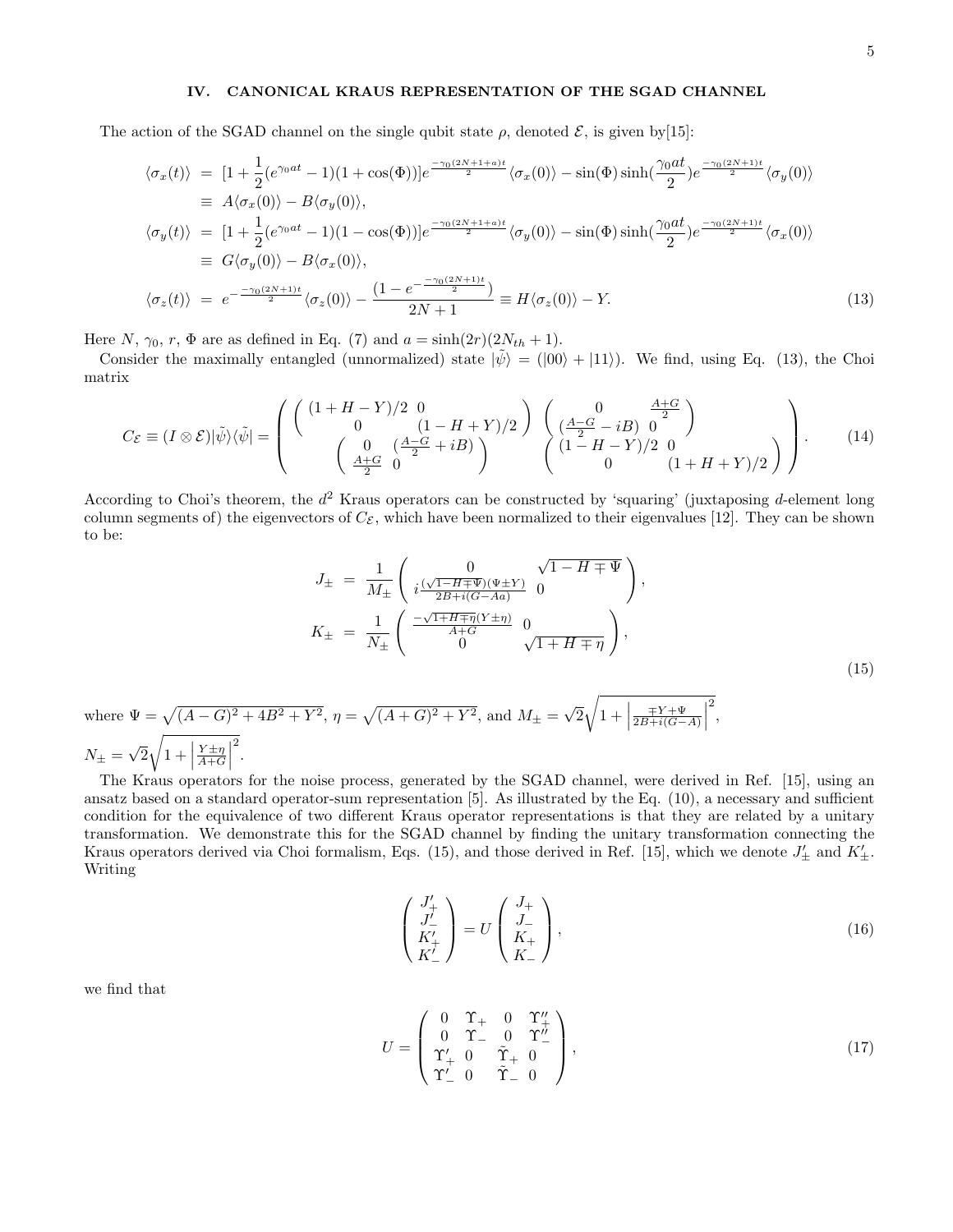where

$$
\begin{split}\n\Upsilon_{\pm} &= \frac{\sqrt{1 - H \mp \Psi}}{M_{\pm}\sqrt{p_{1}\alpha}} \left( \frac{\pm i(\Psi \mp Y)}{2B + i(G - A)} - \sqrt{\frac{\mu}{\nu}} e^{-i\theta} \right), \\
\Upsilon'_{\pm} &= \frac{\sqrt{1 + H \mp \eta}}{N_{\pm}\sqrt{p_{1}}(\sqrt{1 - \mu} - \sqrt{1 - \alpha}\sqrt{1 - \nu})} \left( \sqrt{1 - \mu} - \frac{\sqrt{1 - \nu}(Y \pm \eta)}{A + G} \right), \\
\Upsilon''_{\pm} &= \frac{\sqrt{1 - H \mp \Psi}}{M_{\pm}\sqrt{p_{2}\nu}}, \\
\tilde{\Upsilon}_{\pm} &= -\frac{\sqrt{1 + H \mp \eta}}{N_{\pm}\sqrt{p_{2}}\left( \sqrt{1 - \mu} - \sqrt{1 - \alpha}\sqrt{1 - \nu} \right)} \left( \sqrt{1 - \alpha} - \frac{(Y \pm \eta)}{A + G} \right).\n\end{split} \tag{18}
$$

Also, the terms  $\mu$ ,  $\nu$ ,  $\theta$ ,  $\alpha$ ,  $p_1$  and  $p_2$  are as defined in Eqs. (28) to (32) of [15]. It may be checked that  $UU^{\dagger}$  $U^{\dagger}U=\mathcal{I}.$ 

### V. GEOMETRIC STRUCTURE OF CHANNELS

Given any set of points  $x_i \in S$ , if the convex combination  $x = \sum_i \mu_i x_i \in S$ , where  $\mu_i \geq 0$  and  $\sum_i \mu_i = 1$ , then the set S is convex. A point x is said to be pure or extreme if it cannot be expressed as a (non-trivial) convex combination two or more points. The smallest convex set H that contains a given set S is the *convex hull* of S. The convex hull of a given finite number of pure points is a convex polytope. Geometrically, a polytope can be visualized as an object or tile with flat sides. In the space of dimension n, the convex hull of  $n + 1$  points that are not confined to a  $n - 1$ dimensional subspace is an n-simplex,  $\Xi_n$ . The dimension of a given convex set S is the largest integer n, such that  $\Xi_n \in S$ .

### A. Channel rank

Given a map  $\Phi$  that maps the algebra of  $m \times m$  complex matrices to another matrix algebra, we may define the rank of the channel as that of the matrix associated with  $\Phi$  [36]. Here, by virtue of the Choi isomorphism, one may associate a rank with the channel, identified with that of the corresponding Choi matrix. For the SGAD channel, the eigenvalues of the Choi matrix are given by

$$
e_{\pm} = \frac{1}{2} \left( 1 - H \pm \sqrt{(A - G)^2 + 4B^2 + Y^2} \right),
$$
  
\n
$$
f_{\pm} = \frac{1}{2} \left( 1 + H \pm \sqrt{(A + G)^2 + Y^2} \right).
$$
\n(19)

Clearly,  $e_+ \ge e_-$  and  $f_+ \ge f_-$ . The trivial case corresponds to the unitary channel, wherein channel parameters  $T = r = 0$ , and  $f_{+} = 1$  with all other eigenvalues equal to zero. Let us consider a nontrivial noise where  $e_{-} = 0$  for a given channel. From Eq. (19), it follows that  $1 - H = \sqrt{(A - G)^2 + 4B^2 + Y^2}$ . This, as can be seen from Eq. (13), is equivalent to  $r = T = 0$ , which in turn implies that  $1 + H = \sqrt{(A+G)^2 + Y^2}$  and therefore that  $f_-=0$ . Conversely, it can be shown that  $f_-=0 \implies e_-=0$ . One way to understand this is to note that Eq. (6) that generates the SGAD channel  $\mathcal E$  has only one Lindblad operator when  $T=0$ , and two when  $T>0$ .

We thus find that  $e_$  and  $f_$  simultaneously vanish (in the case of unitary and amplitude damping channels with vanishing T and r) or both are non-vanishing (for more general channels). For the SGAD channel for a qubit, we thus find that the rank is either 2 or 4. This of course is not a general quantum feature, and noise channels for qubits exist with odd rank greater than 1. An example of a rank 3 channel is the Pauli channel with Kraus operator elements  $I, \sigma_x$  and  $\sigma_y$  with weights p, q and r, where  $p + q + r = 1$ . For this the Choi matrix is given by:

$$
\frac{1}{2} \begin{pmatrix} p & 0 & 0 & p \\ 0 & q+r & q-r & 0 \\ 0 & q-r & q+r & 0 \\ p & 0 & 0 & p \end{pmatrix},
$$
\n(20)

which is manifestly of rank 3 (in that precisely 3 rows are linearly independent).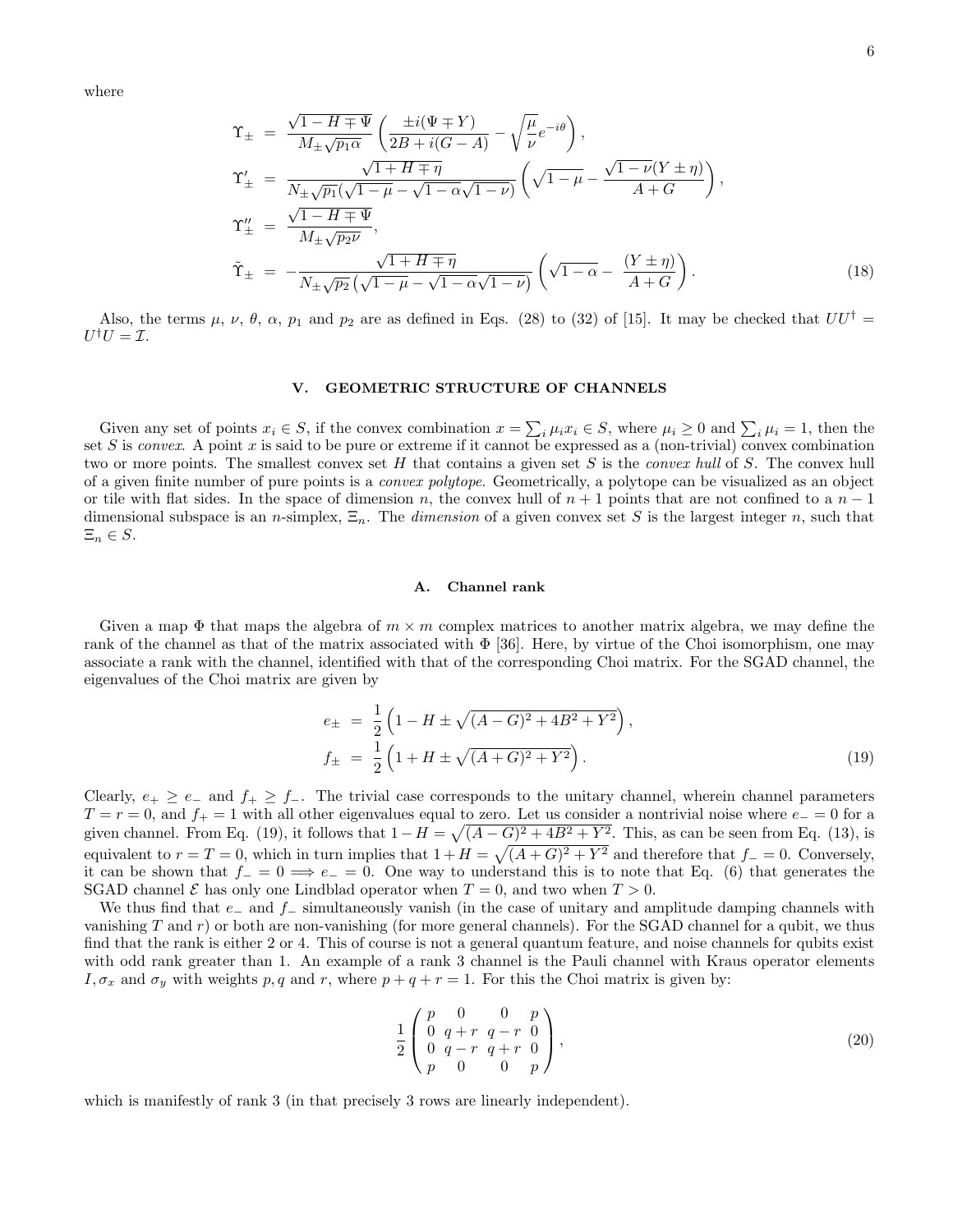#### B. Pauli and depolarizing channels

Under the above isomorphism, the set of unitaries on a qudit maps to pure states in  $V$ , the set of two-qudit states isomorphic to CP maps on a single qudit. The general state of a two-qubit density operator is given by:

$$
\rho = \frac{1}{4} \left( I \otimes I + \sum_{j} r_{j} \sigma_{j} \otimes I_{2} + s_{j} I_{2} \otimes \sigma_{j} + \sum_{j,k} t_{j,k} \sigma_{j} \otimes \sigma_{k} \right), \qquad (21)
$$

where  $r_j$ ,  $s_j$  and the tensor  $t_{j,k}$  are generally complex numbers subject to requirement  $\rho = \rho^{\dagger}$  and  $Tr(\rho) = 1$ . Letting  $|\psi\rangle = \frac{1}{\sqrt{2}}$  $\frac{1}{2}(|00\rangle + |11\rangle)$ , we have

$$
|\psi\rangle\langle\psi| = \frac{1}{4} \left(I \otimes I + \sigma_x \otimes \sigma_x - \sigma_y \otimes \sigma_y + \sigma_z \otimes \sigma_z\right) = (\mathcal{E}_{\mathcal{I}} \otimes I)|\psi\rangle\psi| \equiv \mathcal{I},\tag{22}
$$

where  $\mathcal{E}_I$  is the trivial noise, corresponding to the identity operator. Under the Choi isomorphism the corresponding state is therefore I.

In this Section, for two-qubit states which have only the  $I \otimes I$  and the  $t_{j,j}$  components non-vanishing, we will represent  $\rho$  by its *signature*, the list of these components multiplied by 4. Thus,  $\mathcal{I} \equiv (1, 1, -1, 1)$ . More generally, the class of states we consider in this subsection have the signature  $\overline{(1, a, b, c)}$ , and are characterized by the (quadratic) mixedness  $\frac{d}{d-1}(1 - \text{Tr}\rho^2) = 1 - \frac{|a|^2 + |b|^2 + |c|^2}{3}$  $\frac{2^{n} + |c|}{3}$ .

Consider the phase flip quantum channel represented by the set of Kraus operators  $[\sqrt{\alpha}I, \sqrt{(1-\alpha)Z}]$ , where Z stands for the Pauli operator  $\sigma_z$  and  $\alpha$  is a real positive number such that  $0 \leq \alpha \leq 1$ . The state isomorphic to the channel corresponding to application of Z is  $\mathcal{Z} \equiv (\mathcal{E}_{\mathcal{Z}} \otimes I)|\psi\rangle\langle\psi| = (1, -1, 1, 1)$ . Thus the phase flip channel is given by the 1-simplex,  $\mathcal{F}$ :

$$
\alpha \mathcal{I} + (1 - \alpha)\mathcal{Z} = \overline{(1, 0, 0, 1)} + (2\alpha - 1)\overline{(0, 1, -1, 0)}.
$$
\n(23)

It is closely related to the phase damping channel, given by the set of Kraus-operators:  $\left[\sqrt{\beta}I, \sqrt{(1-\beta)P_0}, \sqrt{(1-\beta)P_1}\right]$ , where  $P_0 = |0\rangle\langle 0|$  and  $P_1 = |1\rangle\langle 1|$  are projectors and  $\beta$  is a real positive number such that  $0 \le \beta \le 1$ . By the Choi isomorphism, they correspond to states:  $\mathcal{I}$  and  $\mathcal{Z}_{\mathcal{P}} \equiv (\mathcal{E}_{\mathcal{P}} \otimes I)|\psi\rangle\langle\psi\rangle = (1, 0, 0, 1)$ . The phase damping channel is given by the 1-simplex

$$
\beta \mathcal{I} + (1 - \beta) \mathcal{Z}_{\mathcal{P}} = \overline{(1, 0, 0, 1)} + \beta \overline{(0, 1, -1, 0)}.
$$
\n(24)

Comparing this with Eq. (23), it is seen that the phase damping channel is strictly a subset of the phase flip channel. In particular, the phase damping channel extreme point obtained with  $\beta = 0$  corresponds to the mixed point of the phase flip channel given by  $\alpha = \frac{1}{2}$ . The former corresponds to the latter in the range  $\alpha \in [\frac{1}{2}, 0]$ , where they are related according to  $\beta = 2\alpha - 1$ .

The generalised depolarising or Pauli channels have Pauli operators (apart from a factor) as their Kraus operators, i.e.,  $\left[\sqrt{\alpha}I, \sqrt{\beta}\sigma_x, \sqrt{\gamma}\sigma_y, \sqrt{\delta}\sigma_z\right]$ , where  $\alpha, \beta, \gamma, \delta \geq 0$  are real numbers satisfying  $\alpha + \beta + \gamma + \delta = 1$ . We define  $\mathcal{X} \equiv \overline{(\mathcal{E}_{\mathcal{X}} \otimes I)|\tilde{\psi}\rangle\langle\tilde{\psi}|} = \overline{(1, 1, 1, -1)}$  and  $\mathcal{Y} \equiv (\mathcal{E}_{\mathcal{Y}} \otimes I)|\tilde{\psi}\rangle\langle\tilde{\psi}| = \overline{(1, -1, -1, -1)}$ . Thus every Pauli channel is a member of the polytope given by four pure points  $\mathcal{I}, \mathcal{X}, \mathcal{Y}, \mathcal{Z}$ , as

$$
v = \alpha \mathcal{I} + \beta \mathcal{X} + \gamma \mathcal{Y} + \delta \mathcal{Z} = \overline{(1, \alpha + \beta - \gamma - \delta, -\alpha + \beta - \gamma + \delta, \alpha - \beta - \gamma + \delta)}.
$$
\n(25)

It follows from the properties of vector spaces that if  $\mathcal{I}, \mathcal{X}, \mathcal{Y}$  and  $\mathcal{Z}$  are mutually orthogonal, then the decomposition (25) is indeed unique.

It is readily seen that six inner products between these elements, given by the Hilbert-Schmidt product  $Tr(\mathcal{I}\mathcal{X})$ , Tr( $\mathcal{YX}$ ), etc., indeed vanish. Thus the set of all Pauli channels, the polytope  $\mathcal{P}$ , is a 3-simplex (a tetrahedron) embedded within V. The phase flip channel  $\hat{\mathcal{F}}$  corresponds to a proper subset of  $\hat{\mathcal{P}}$ , in particular, the edge  $(\mathcal{I}, \mathcal{Z})$  of the latter, and the volume of phase damping channels in this set is  $\frac{1}{2}$ . This structure has been studied using affine maps on Bloch sphere in Ref. [37], where it was shown that the fraction of the channels that can be simulated with a one-qubit environment is  $\frac{3}{8}$ .

The elements of the important, depolarizing channel are characterized by the action:

$$
\rho \mapsto p\rho + (1-p)\frac{I}{2}.\tag{26}
$$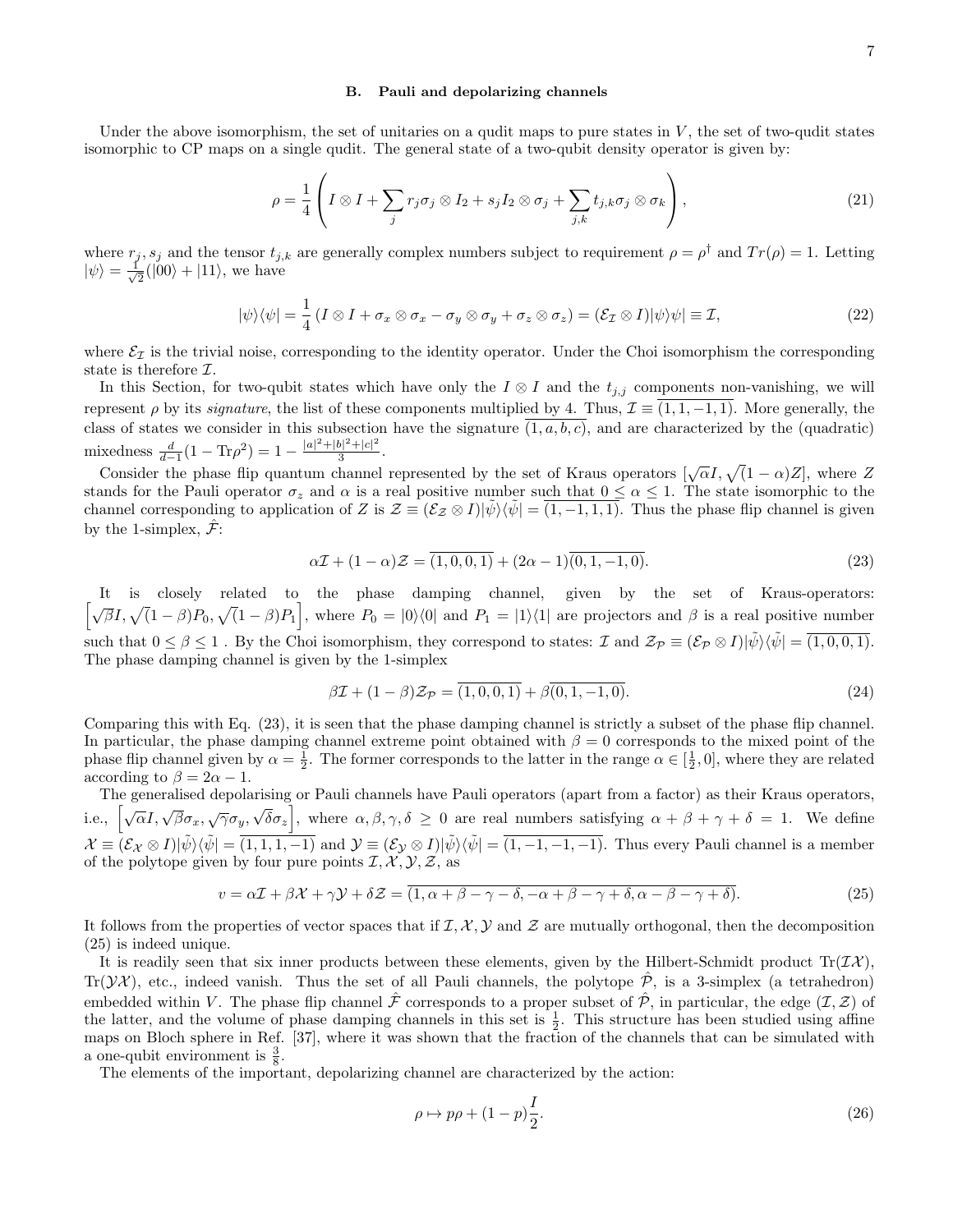Noting that since for any  $\rho$ ,  $\frac{I}{2} = \frac{1}{4}(\rho + \sigma_x \rho \sigma_x + \sigma_y \rho \sigma_y + \sigma_z \rho \sigma_z)$ , Eq. (26) is seen to have a Kraus representation  $\left[\sqrt{\frac{1+3p}{4}}I, \sqrt{\frac{3(1-p)}{4}}\sigma_x, \sqrt{\frac{3(1-p)}{4}}\sigma_y, \sqrt{\frac{3(1-p)}{4}}\sigma_z\right]$ . The Choi matrix for this process has the convex structure:

$$
\mathcal{V} = p\mathcal{I} + \frac{(1-p)}{4}(\mathcal{I} + \mathcal{X} + \mathcal{Y} + \mathcal{Z}) \ (0 \le p \le 1) \n= \overline{(1, p, -p, p)},
$$
\n(27)

which is just the two-qubit Werner state  $pI \otimes I + (1-p)|\tilde{\psi}\rangle\langle\tilde{\psi}|.$ 

The twirling operation [8] on states is defined by:

$$
\mathcal{T}(\rho) \equiv \int dU U \otimes U^* \rho U^{\dagger} \otimes U^{\dagger*}.
$$
 (28)

While it leaves a singlet state invariant, it maps an arbitrary two-qubit state to a Werner state. Interpreted as an operation on maps, it maps any channel to the depolarizing channel. It can be shown to have the property that the fidelity  $F = F(|\psi\rangle, (I \otimes \mathcal{E})|\psi\rangle\langle|\psi|)$  is preserved. Under the Choi isomorphism, this is a contractive CP map collapsing arbitrary points in the above Pauli 3-simplex into points in the depolarizing simplex.

For the depolarizing channels, representing Werner family of states  $\phi_D(p) \equiv (1, p - p, p)$ , one finds  $F = \frac{3p+1}{4}$ , while 4 for the Pauli channel, represented by the state  $\phi_P(\alpha,\beta,\gamma) \equiv (1,\alpha+\beta-\gamma-\delta,-\alpha+\beta-\gamma+\delta,\alpha-\beta-\gamma+\delta)$ , one finds  $F = \alpha$ , independent of  $\beta, \gamma, \delta$ . From the property of preservation of F under twirling, it follows  $\phi_P$  is twirled to  $\phi_D = (1, \frac{4\alpha-1}{3}, -\frac{4\alpha-1}{3}, \frac{4\alpha-1}{3}).$ 

It follows from Eq. (27) that  $V = \alpha \mathcal{I} + (1 - \alpha)\mathcal{D}$  with,  $(\frac{1}{4} \leq p \leq 1)$ , where  $\mathcal{D} \equiv (\mathcal{X} + \mathcal{Y} + \mathcal{Z})/3$  and  $\alpha = (3p + 1)/4$ . The set  $\hat{\mathcal{D}}$  of all depolarizing channels forms a 1-simplex embedded within  $\hat{\mathcal{P}}$ , suspended from  $\mathcal I$  towards the  $\mathcal{XYZ}$ base of the tetrahedron, but terminating above the base at the point  $\frac{1}{4}(\mathcal{I} + \mathcal{X} + \mathcal{Y} + \mathcal{Z})$ .

### C. The SGAD channel

The Choi matrix for the generalized amplitude damping channel (the SGAD channel with squeezing set to zero) can be obtained from the Kraus operators:

$$
E_1 \equiv \sqrt{p} \begin{bmatrix} \sqrt{1-\alpha} & 0 \\ 0 & 1 \end{bmatrix};
$$
  
\n
$$
E_2 \equiv \sqrt{p} \begin{bmatrix} 0 & 0 \\ \sqrt{\alpha} & 0 \end{bmatrix};
$$
  
\n
$$
E_3 \equiv \sqrt{1-p} \begin{bmatrix} \sqrt{1-\mu} & 0 \\ 0 & \sqrt{1-\nu} \end{bmatrix};
$$
  
\n
$$
E_4 \equiv \sqrt{1-p} \begin{bmatrix} 0 & \sqrt{\nu} \\ \sqrt{\mu}e^{-i\phi} & 0 \end{bmatrix},
$$
\n(29)

where  $0 \le p \le 1$  [5, 15].

The two corresponding Choi matrices, with Kraus operators  $E_{1,2}$  and  $E_{3,4}$ , respectively, are:

$$
(\mathcal{E}_{12} \otimes I)|\tilde{\psi}\rangle\langle\tilde{\psi}| = \frac{1}{4}\left(I \otimes I - \sigma_z \otimes I + \sqrt{1 - \alpha}\sigma_x \otimes \sigma_x - \sqrt{1 - \alpha}\sigma_y \otimes \sigma_y + (1 - \alpha)\sigma_z \otimes \sigma_z\right),\tag{30}
$$

$$
(\mathcal{E}_{34} \otimes I)|\tilde{\psi}\rangle\langle\tilde{\psi}| = \frac{1}{4}\left(I \otimes I + (\nu - \mu)\sigma_z \otimes I + (\sqrt{(1 - \mu)(1 - \nu)} + \sqrt{\mu\nu}\cos(\phi))\sigma_x \otimes \sigma_x - \sqrt{\mu\nu}\sin(\phi)\sigma_y \otimes \sigma_x\right)
$$

$$
-\frac{1}{4}\left(\sqrt{1 - \mu}I \otimes \sigma_y + \sqrt{\mu\nu}\cos(\phi)\sigma_y \otimes \sigma_y + \sqrt{\mu\nu}\sin(\phi)\sigma_x \otimes \sigma_y\right).
$$

It would seem from this that the generalized amplitude damping channel (and by extension SGAD), has the convex structure

$$
\Lambda = p\hat{\mathcal{E}}_{12} + (1-p)\hat{\mathcal{E}}_{34},\tag{31}
$$

where the extreme points are given by amplitude damping channels.

However, this turns out not to be the case because the  $p$  in Eq. (31) is also a function of channel parameters that determine the extreme points. Thus, varying the 'convex' parameter  $p$  shifts the extreme points. The rather complicated relationship between p and  $\alpha, \nu, \mu$  is given in Ref. [15]. However, this functional dependence of the convex parameter on channel properties implies the following result.

Theorem 1 The set of all SGAD channels is not convex.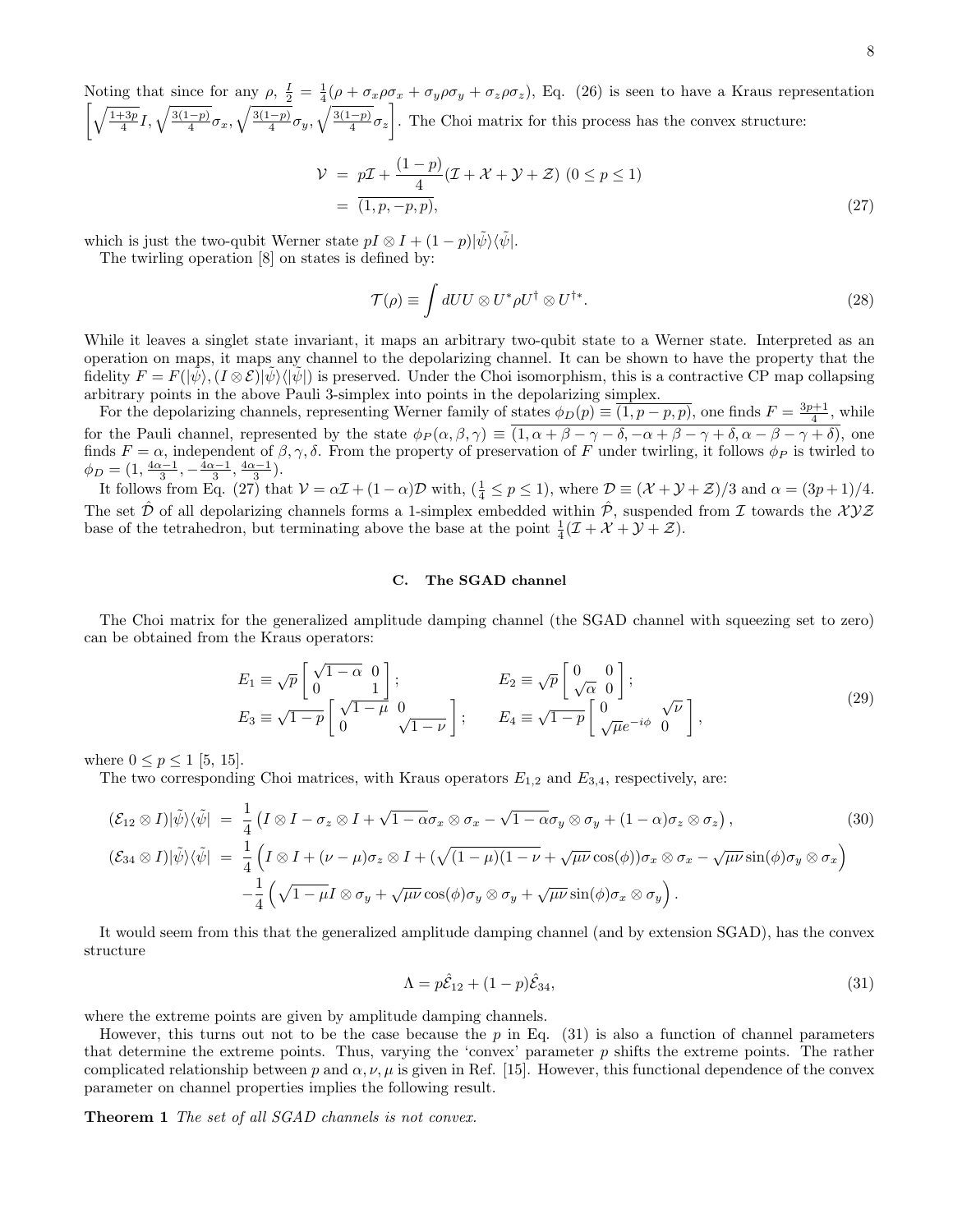**Proof.** Assume that Eq. (31) defines a valid convex set in the model for arbitrary p in the range  $[0, 1]$ . The channel parameters are temperature, squeezing, etc., which may be denoted  $x_i$  (for  $1 \leq i \leq N$ , for any finite N). Since  $p = p(x_i)$ , each possible choice of p constitutes a constraint to be satisfied while keeping fixed the extreme points which are also functions of  $x_i$ . Clearly, this is impossible to satisfy for any finite N.

It is an interesting question how the locus of the extreme points as a function of  $p$  relates to the general theory of area preserving canonical transformations.

Since all unitary operations are mapped to pure (maximally entangled) Choi matrices, mixedness of the latter implies decoherence in the channel. This suggests that the degree of decoherence can be quantified by the amount of mixedness of the Choi matrix,  $C_{\mathcal{E}}$ , Eq. (14), Ref. [38].

$$
S = -\text{Tr}\left[C_{\mathcal{E}}\log_2 C_{\mathcal{E}}\right].\tag{32}
$$

Likewise, since the noise acting on one of the states will lead to a reduction in correlation between the two states, the degree of separableness of the Choi matrix also can be considered as a quantification of channel decoherence. An appropriate measure of entanglement is concurrence [39]:

$$
\mathcal{L} = \max\left[0, \lambda_1 - \lambda_2 - \lambda_3 - \lambda_4\right] \tag{33}
$$

where  $\lambda_1, \lambda_2, \lambda_3, \lambda_4$  are the eigenvalues of  $(\sigma_y \otimes \sigma_y)C_{\mathcal{E}}(\sigma_y \otimes \sigma_y)^T$  arranged in decreasing order.

As a quick illustration, for a phase flip channel given by Kraus operator elements  $\{\sqrt{pI}, \sqrt{1-pZ}\}$   $(0 \le p \le \frac{1}{2}),$ it is easily seen that the von Neumann entropy of the Choi matrix is given by  $H(p)$ , the Shannon entropy, and the concurrence by  $1 - 2p$ . Thus we find that as the noise level is increased, so does the degree of mixedness and the separability of the Choi matrix. In Figures  $(1(a))$  and  $(1(b))$ , we plot the von Neumann enropy and concurrence, respectively, of the Choi matrix subjected to a SGAD channel. As expected we find that they indicate an increase of decoherence under increase of T. However, there are regions where squeezing appears to suppress decoherence, as seen from the Figure 1(a), near  $T = 1$ .



FIG. 1: Two possible quantifications of the decoherence due to the action of a SGAD channel, as function of temperature  $(T)$ and squeezing, parametrized by r, with time  $t = 0.5$ , frequency  $\omega = 0.01$ , bath parameter  $\gamma_0 = 0.1$  and squeezing angle  $\Phi = 0.3$ (in the units where  $\hbar = k_B = 1$ ).

#### VI. GATE AND CHANNEL FIDELITIES

We here characterize the performance of the SGAD channel in terms of parameters which, as noted earlier, should be unitarily invariant. One such quantity is the gate fidelity [40]

$$
g = \max_{\rho} F(\rho, \mathcal{E}(\rho)),\tag{34}
$$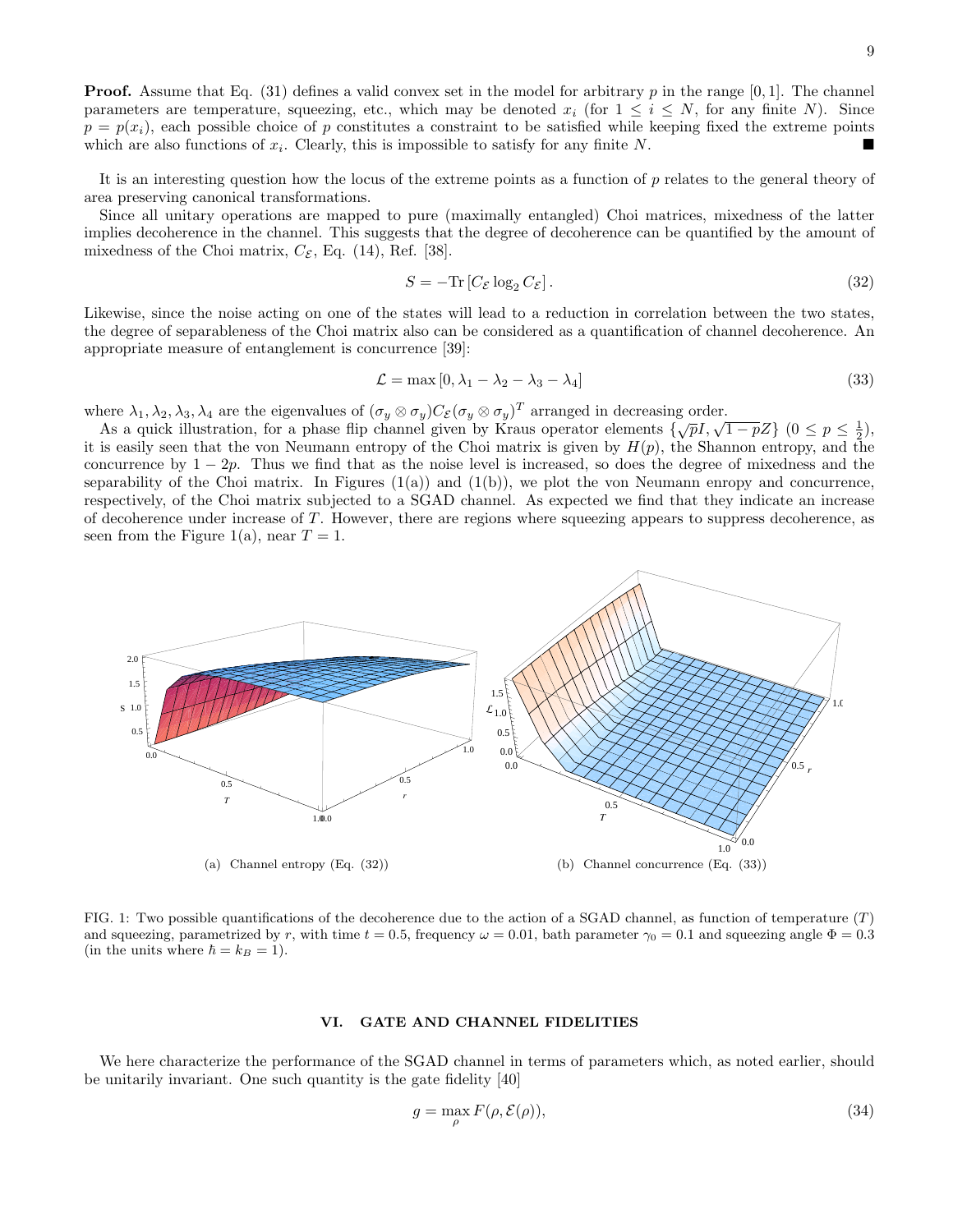

FIG. 2: SGAD channel properties, as function of temperature  $(T)$  and squeezing, parametrized by r, with time  $t = 0.5$ , frequency  $\omega = 0.01$ , bath parameter  $\gamma_0 = 0.1$  and squeezing angle  $\Phi = 0.3$  for (a) and  $\Phi = 0.0$  for (b) (in the units where  $\hbar = k_B = 1$ ). Both quantities show a counter-intuitive rise with squeezing.

the fidelity of a state with its noisy version, maximized over all states, where fidelity  $F(\rho, \sigma) = \sqrt{\sqrt{\rho} \sigma \sqrt{\rho}}$ . Intuitively it represents how well a gate performs the operation it is supposed to implement. Another is the average gate fidelity [41, 42]:

$$
g_{av} = \int_{\rho} F(\rho, \mathcal{E}(\rho)) \omega(\rho) d\rho,
$$
\n(35)

where  $\omega$  is a suitable uniform measure over state space. A closed analytic expression exists for this, due to Ref. [8], given by

$$
g_{\rm av} = \frac{d + \sum_{i} |\text{Tr}(E_i)|^2}{d(d+1)}.
$$
\n(36)

Another similar parameter is teleportation distance [10].

A related parameter, introduced in Ref. [15], is channel fidelity, which is a measure of how well a gate preserves the distinguishability of states:

$$
\kappa \equiv \max_{\mathcal{B}} \chi(\mathcal{B}, \mathcal{E}),\tag{37}
$$

where  $\chi(\mathcal{B}, \mathcal{E})$  is the Holevo bound for a state prepared in basis elements of basis  $\mathcal{B}$ , subjected to noise  $\mathcal{E}$ . Thus  $\kappa$ maximizes the distinguishability (quantified by the Holevo bound) over all possible bases (sets of orthonormal states). Clearly  $\kappa \leq C_1 \leq C$ , where  $C_1$  is the product state channel capacity, and C, the channel capacity maximized over n-fold entanglement  $(n \to \infty)$  [43].

 $\kappa$  manifestly possesses unitary invariance because it is computed from the density operator directly, and is thus independent of the tracing basis used to obtain the Kraus operators. Although currently no known closed expression exists for channel fidelity, we expect that its behavior should be similar to that of gate fidelity, at least qualitatively. This expectation is supported in a comparison of the effect of temperate and squeezing on them, as discussed below.

A plot of  $g_{\rm av}$  for the SGAD channel is given in Figure (2(a)). While at low enough temperature, squeezing reduces average gate fidelity  $g_{av}$ , a range of temperature is seen to exist, in which squeezing causes an increase in the quantity. A similar counter-intuitive reduction of  $\kappa$  with squeezing is depicted in Figure 2(b).

What is remarkable is that even in regimes where noise increases, as indicated by Figures 1(a), 1(b) and 2(a)), obtained by increasing squeezing at fixed temperature, the distinguishability of intially orthogonal states, as given by channel fidelity in Figure 2(b)), increases. We confirmed this behavior by employing the trace distance measure instead of channel fidelity, obtaining the same pattern. It follows that in this signaling ensemble, inspite of the diffusion caused by noise, the intially orthogonal states continue to enjoy a nearly orthogonal support. Invariably, this feature happens only when the increase in decoherence is due to increase in squeezing  $r$  at a given temperature.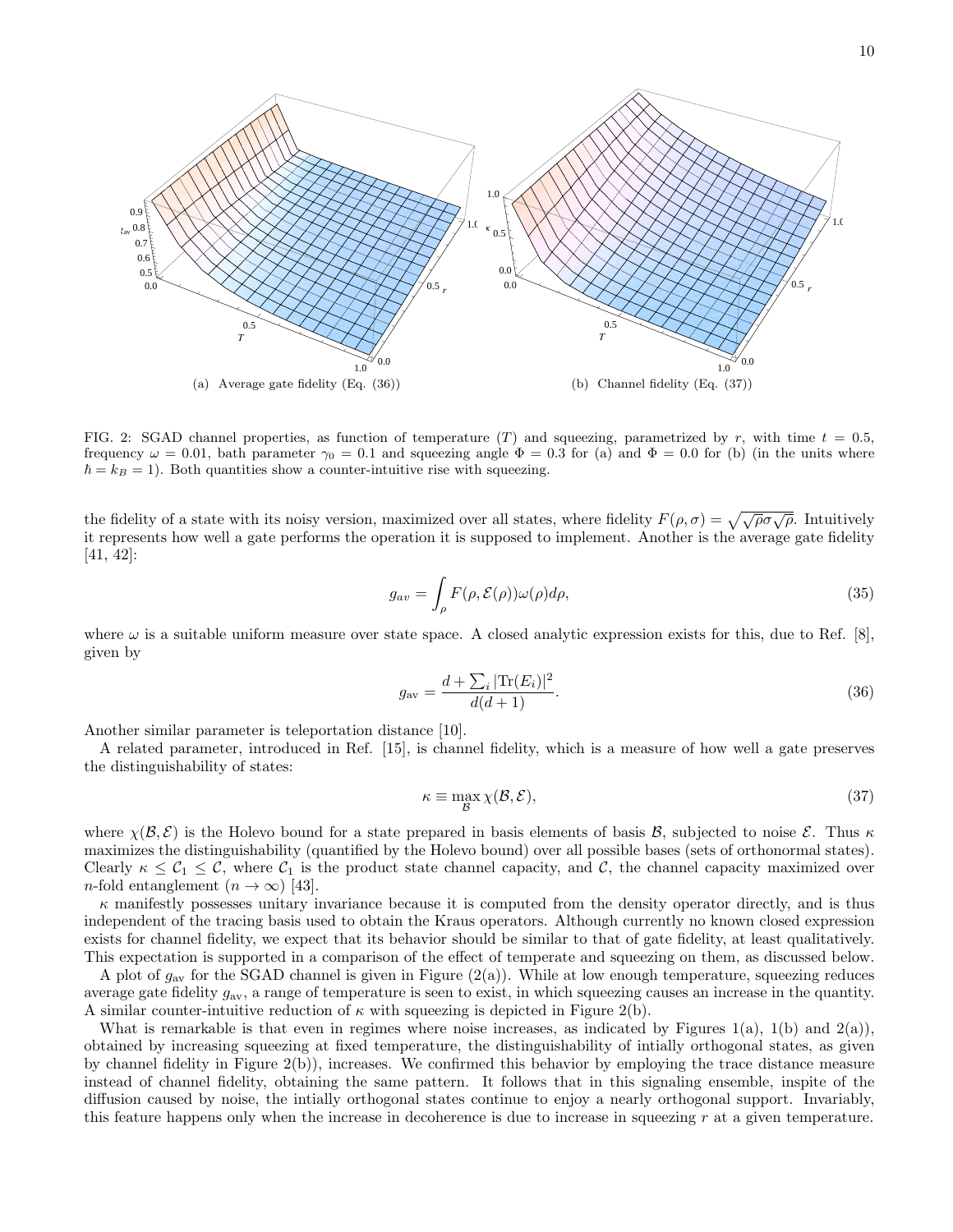### VII. DISCUSSIONS AND CONCLUSIONS

Single-qubit channels have been studied under the two broad classes of AD and generalized depolarizing channels, which are fairly exhaustive in real life situations. Two of the authors had earlier derived [15] an operator sum representation of the SGAD channel, by generalizing the GAD channel. A different derivation, that exploits the Choi channel-state isomorphism was presented here, along with the unitary operation relating it to the previous derivation.

There is a rich structure to be explored by the isomorphism. As a small part of larger work that may be undertaken here, we characterize the difference in the geometry and rank of these channel classes. The degree of decoherence of the qubit channel is quantified according to the amount of mixedness, as quantified by the von Neumann entropy, or separability, quantified by the absence of concurrence, of the Choi matrix.

Whereas the generalized depolarizing channels possess a convex structure and form a 3-simplex, the AD class channels lack a convex set as seen from an ab initio perspective, and are thus more complicated to study. Further, where the rank of generalized depolarizing channels can be any positive integer upto 4, that of amplitude damping ones is either 2 or 4. Various channel performance parameters can be used to bring out the different influences of temperature and squeezing in dissipative channels. In particular, a noise range in terms of  $r$  and  $T$  was identified where initially orthogonal states prepared in a suitable basis can become more distinguishable inspite of decohering. This happens only when squeezing is increased, rather than temperature.

- [1] W. H. Louisell, Quantum Statistical Properties of Radiation (John Wiley and Sons, 1973).
- [2] A. O. Caldeira and A. J. Leggett, Physica A 121, 587 (1983).
- [3] W. H. Zurek, Phys. Today 44, 36 (1991); Prog. Theor. Phys. 87, 281 (1993).
- [4] K. Kraus, States, Effects and Operations (Springer-Verlag, Berlin, 1983).
- [5] M. Nielsen and I. Chuang. Quantum Computation and Quantum Information (Cambridge University Press, 2000).
- [6] E. C. G. Sudarshan, P. Mathews, and J. Rau, Phys. Rev. 121, 920 (1961).
- [7] T. S. Cubitt, J. Eisert, M. M. Wolf, eprint arXiv:0908.2128.
- [8] M.Horodecki, P.Horodecki, R.Horodecki, Phys. Rev. A 60, 1888 (1999).
- [9] A. Jamiolkowski, Rep. Math. Phys. 3, 275 (1972).
- [10] G. Vidal and R. F. Werner, Phys. Rev. A, 65, pg. 032314, 2002.
- [11] M.-D. Choi. Linear Algebra and Its Applications, 10:285290, 1975.
- [12] D. W. Leung, quant-ph/0201119.
- [13] C. A. Rodrguez-Rosario, K. Modi, A.-m. Kuah, A. Shaji and E. C. G. Sudarshan. J. Phys. A: Math. Theor. 41, 205301 (2008).
- [14] A. R. Usha Devi, A. K. Rajagopal, Sudha, Phys. Review A 83, 022109 (2011).
- [15] R. Srikanth and S. Banerjee, Phys. Rev. A 77, 012318 (2008).
- [16] A. Uhlman. J. Phys. A:Math. Gen. 34 7047 (2001).
- [17] S. Banerjee and R. Ghosh, J. Phys. A.:Math. Theor. 40, 13735 (2007).
- [18] J. Shao, M-L. Ge and H. Cheng, Phys. Rev. E 53, 1243 (1996).
- [19] D. Mozyrsky and V. Privman, Journal of Stat. Phys. 91, 787 (1998).
- [20] G. Gangopadhyay, M. S. Kumar and S. Dattagupta, J. Phys. A: Math. Gen. 34, 5485 (2001).
- [21] V. B. Braginsky, Yu. I. Vorontsov and K. S. Thorne, Science 209, 547 (1980).
- [22] C .M. Caves, K. D. Thorne, R. W. P. Drever, V. D. Sandberg and M. Zimmerman, Rev. Mod. Phys. 52, 341 (1980).
- [23] M. F. Bocko and R. Onofrio, Rev. Mod. Phys. 68, 755 (1996).
- [24] H.-P. Breuer and F. Petruccione, *The Theory of Open Quantum Systems* (Oxford University Press, 2002).
- [25] C. J. Myatt, B. E. King, Q. A. Turchette, C. A. Sackett, et al., Nature 403, 269 (2000).
- [26] Q. A. Turchette, C. J. Myatt, B. E. King, C. A. Sackett, et al., Phys. Rev. A 62, 053807 (2000).
- [27] G. J. Pryde, J. L. O'Brien, A. G. White, et al., Phys. Rev. Lett. 92, 190402 (2004); J. L. O'Brien, G. J. Pryde, A. G. White, et. al., Nature 426, 264 (2003).
- [28] J-S. Xu, X-Y. Xu, C-F. Li, C-J. Zhang, et al., Nat. Commun. **10**, 1 (2010).
- [29] H. Krauter, C. A. Muschik, K. Jensen, W. Wasilewski, et al., eprint, arXiv:1006.4344.
- [30] T. A. B. Kennedy and D. F. Walls, Phys. Rev. A 37, 152 (1988).
- [31] M. S. Kim and V. Bužek, Phys. Rev. A 47, 610 (1993).
- [32] V. Bužek, P. L. Knight and I. K. Kudryavtsev, Phys. Rev. A 44, 1931 (1991).
- [33] N. Ph. Georgiades, E. S. Polzik, K. Edamatsu. H. J. Kimble and A. S. Parkins, Phys. Rev. Lett. 75, 3426 (1995).
- [34] Q. A. Turchette, N. Ph. Georgiades, C. J. Hood, H. J. Kimble and A. S. Parkins, Phys. Rev. A 58, 4056 (1998).
- [35] S. Banerjee and R. Srikanth, Euro. Phys. J. D 46, 335 (2008).
- [36] A. Uhlman, in General Theory of Information Transfer and Combinatorics, pp 413-424 Springer-Verlag Berlin, Heidelberg (2006).
- [37] G. Narang, Arvind, Phys. Review A 75, 032305 (2007)